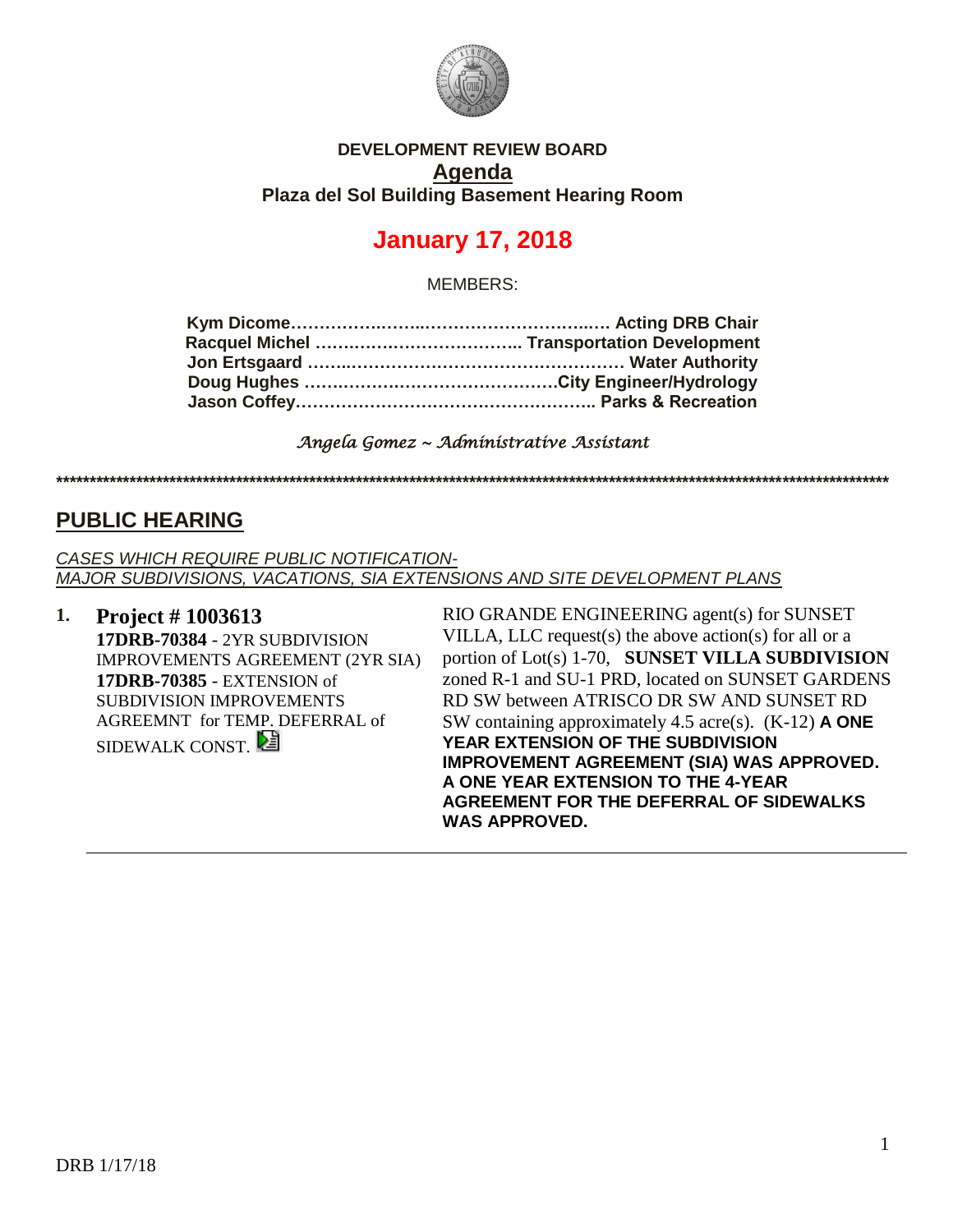| 2. | <b>Project #1010144</b><br>17DRB-70380 - PRELIMINARY PLAT<br><b>APPROVAL</b><br>17DRB-70381 - SIDEWALK WAIVER<br>17DRB-70382 - SUBDIVISON DESIGN<br><b>VARIANCE FROM MIN DPM STDS</b><br>17DRB-70383 - TEMP DEFERRAL OF<br>SIDEWALK CONST. | ISAACSON AND ARFMAN PA agent(s) for SANTA<br>MONICA PLACE DEVELOPMENT, LLC request(s) the<br>above action(s) for all or a portion of $Tract(s)$ 4-A-1,<br>SANTA MONICA PLACE, zoned R-LT, located on<br>SANTA MONICA AVE NE between SAN PEDRO DR NE<br>AND LOUISIANA BLVD NE containing approximately<br>4.6301 $\arccos$ . (D-18) WITH THE SIGNING OF THE<br><b>INFRASTRUCTURE LIST DATED 1/17/18, THE</b><br>PRELIMINARY PLAT WAS APPROVED. THE<br>SIDEWALK WAIVER WAS APPROVED AS SHOWN ON<br><b>EXHIBIT C IN THE PLANNING FILE. A SUBDIVISION</b><br><b>DESIGN VARIANCE FROM MINIMUM DPM DESIGN</b><br>STANDARDS WAS APPROVED AS SHOWN ON EXHIBIT<br>IN THE PLANNING FILE. THE TEMPORARY DEFERRAL<br>OF CONSTRUCTION OF SIDEWALKS ON THE<br><b>INTERIOR STREETS WAS APPROVED AS SHOWN ON</b><br><b>EXHIBIT IN THE PLANNING FILE.</b> |
|----|--------------------------------------------------------------------------------------------------------------------------------------------------------------------------------------------------------------------------------------------|------------------------------------------------------------------------------------------------------------------------------------------------------------------------------------------------------------------------------------------------------------------------------------------------------------------------------------------------------------------------------------------------------------------------------------------------------------------------------------------------------------------------------------------------------------------------------------------------------------------------------------------------------------------------------------------------------------------------------------------------------------------------------------------------------------------------------------------|
| 3. | Project# 1010973<br>17DRB-70378 - VACATION OF PUBLIC<br><b>EASEMENT</b><br>17DRB-70379 - PRELIMINARY/ FINAL<br>PLAT APPROVAL                                                                                                               | ALPHA PRO SURVEYING LLC agent(s) for MARY J<br>DOW TRUST request(s) the above action(s) for all or a<br>portion of Block(s) D, Tract(s) A-2-A AND A-3,<br><b>GLENRIO HEIGHTS ADDITION, zoned C-1, located on</b><br>COORS BLVD NW between HANOVER RD NW and<br>BRAYTON RD NW containing approximately 1.6014<br>acre(s). (J-11) THE VACATION WAS APPROVED AS<br>SHOWN ON EXHIBIT B IN THE PLANNING FILE PER<br>SECTION 14-14-7-2(A) (1) AND (B) (1)(3) OF THE<br>SUBDIVISION ORDINANCE. THE PRELIMINARY/FINAL<br>PLAT WAS APPROVED WITH FINAL SIGN OFF<br><b>DELEGATED TO PLANNING.</b>                                                                                                                                                                                                                                                  |
| 4. | Project #1011397<br>17DRB-70373 - SITE PLAN for BUILDING<br>PERMIT <sup>[2</sup>                                                                                                                                                           | VIGIL & ASSOCIATES ARCHITECTURAL GROUP<br>agent(s) for THE HUGHES FAMILY, LLC request(s) the<br>above action(s) for all or a portion of Lot(s) 29, TRACT A,<br>Block(s) 4, NORTH ALBUQUERQUE ACRES Unit(s)<br>B, zoned SU-2/M-1, located on BEVERLY HILLS east of<br>SAN MATEO BLVD NE containing approximately .893<br>acre(s). (B-18) [deferred from 1/10/18] DEFERRED TO 1/24/18.                                                                                                                                                                                                                                                                                                                                                                                                                                                     |
| 5. | Project # 1008656<br>17DRB-70353 - VACATION of PUBLIC<br>RIGHT-OF-WAY<br>17DRB-70354 - TEMPORARY DEFERRAL<br>of SIDEWALK CONST<br>17DRB-70355 - PRELIMINARY PLAT<br><b>APPROVAL</b>                                                        | RIO GRANDE ENGINEERING agent(s) for ASHTON<br>HOMES LLC request(s) the above action(s) for all or a<br>portion of Tract(s) B, ESTATES AT GLENDALE zoned<br>SU-1 FOR RD-5DU/AC, located on GLENDALE<br>BETWEEN WYOMING AND BARSTOW containing<br>approximately 1.7 acre(s). (B-19) [deferred from 1/3/18]<br>DEFERRED TO 1/31/18.                                                                                                                                                                                                                                                                                                                                                                                                                                                                                                         |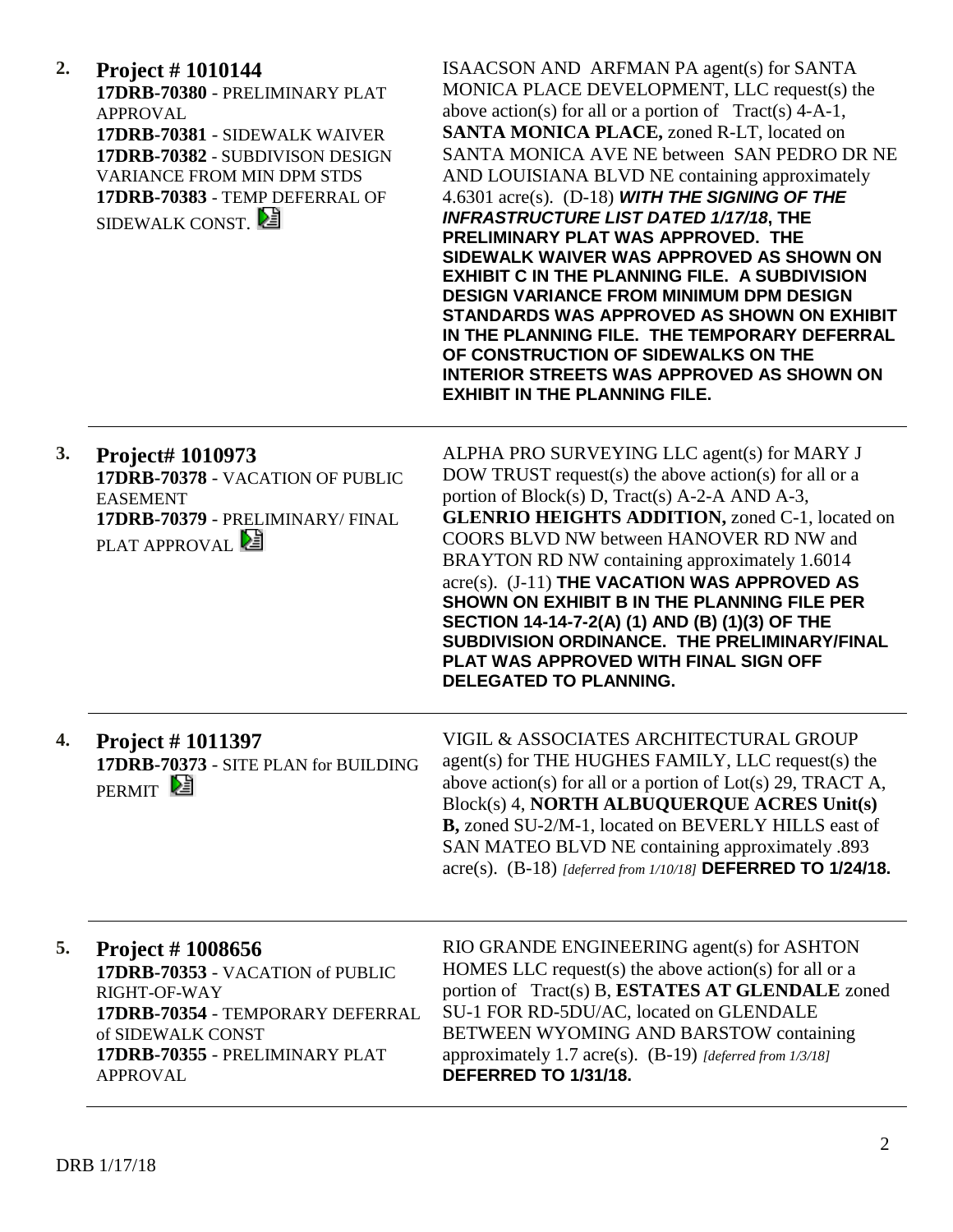| 6.<br><b>Project #1008435</b><br>17DRB-70194 - PRELIM/FINAL PLAT<br>17DRB-70195 - BULK LAND VARIANCE<br>⊵∃ | ISAACSON AND ARFMAN PA and SURV-TEK INC<br>agents for MECHENBIER CONSTRUCTION INC/<br>AMERICUS LLC request the referenced/above actions for<br>Old PANORAMA BOULEVARD with Tracts N-2, N-3-A,<br><b>TANOAN PROPERTIES and Tract 18, HIGH DESERT</b><br>zoned R-D, located on the west side of TRAMWAY BLVD<br>NE between ACADEMY RD NE and SAN ANTONIO DR<br>NE containing approximately 24 acres. (E-22) [Deferred from<br>8/16/17, 10/11/17, 10/25/17, 11/8/17, 11/29/17, 12/6/17] THE BULK |
|------------------------------------------------------------------------------------------------------------|-----------------------------------------------------------------------------------------------------------------------------------------------------------------------------------------------------------------------------------------------------------------------------------------------------------------------------------------------------------------------------------------------------------------------------------------------------------------------------------------------|
|                                                                                                            | <b>LAND VARIANCE WAS APPROVED. THE</b><br>PRELIMINARY/FINAL PLAT WAS APPROVED WITH<br><b>FINAL SIGN OFF DELEGATED TO THE WATER</b><br><b>AUTHORITY AND TO PLANNING.</b>                                                                                                                                                                                                                                                                                                                       |

## **MINOR CASES**

*SITE DEVELOPMENT PLANS (EPC FINAL SIGN-OFF) AMENDED PLANS AND MASTER DEVELOPMENT PLANS (CITY COUNCIL FINAL SIGN-OFF)*

| 7. | Project# 1009573<br>18DRB-70008 - EPC APPROVED SITE<br>PLAN FOR SUBDIVISION<br>17DRB-70112 - EPC APPROVED SITE<br>PLAN FOR SUBDIVISION [5/3/17]<br>(16EPC-40074 and 40075) | TIERRA WEST LLC agent(s) for THOMAS<br>DEVELOPMENT COMPANY request(s) the above<br>$action(s)$ for all or a portion of $Lot(s)$ 1A AND 2A1,<br>Block(s) 2, SUNPORT PARK, zoned IP, located on<br>TRANSPORT ST SE between FLIGHTWAY AVE SE and<br>WOODWARD RD SE containing approx. 10.69 acre(s).<br>(M-15) THE SITE DEVELOPMENT PLAN (18DRB-70008)<br><b>FOR SUBDIVISION WAS APPROVED.</b><br>THE SITE DEVELOPMENT PLAN (17DRB-70112) FOR<br><b>SUBDIVISION WAS APPROVED.</b><br>巆 |
|----|----------------------------------------------------------------------------------------------------------------------------------------------------------------------------|-------------------------------------------------------------------------------------------------------------------------------------------------------------------------------------------------------------------------------------------------------------------------------------------------------------------------------------------------------------------------------------------------------------------------------------------------------------------------------------|
| 8. | Project# 1011115<br>18DRB-70006 - EPC APPROVED SITE<br>PLAN for BUILDING PERMIT<br>$(16EPC-40083)$                                                                         | <b>TITAN</b><br><b>CONSENSUS</b><br><b>PLANNING</b><br>agent(s)<br>for<br>DEVELOPMENT/CEDAR INVESTORS LLC request(s)<br>the above action(s) for all or a portion of Lot(s) A1, A2, 4-<br>12, Block(s) 5 & 6, BROWNEWELL AND LAILS<br>HIGHLAND ADDITION zoned SU-2/SU-1 FOR MX,<br>located on CENTRAL AVE NE between SPRUCE ST NE<br>and SYCAMORE ST NE containing approx. 2.85 acre(s).<br>(K-15) DEFERRED TO 1/31/18.                                                              |
| 9. | <b>Project# 1004677</b><br>17DRB-70376 - EPC APPROVED SITE<br>PLAN for BUILD PERMIT<br>$(17EPC-40027)$ 2                                                                   | MULLEN HELLER ARCHITECTURE agent(s) for<br>COUNTRY CLUB PARTNERS, LLC request(s) the above<br>$action(s)$ for all or a portion of Lot(s) 5, <b>COUNTRY</b><br><b>CLUB PLAZA SUBDIVISION</b> zoned SU-2 FOR CLD,<br>located on LAGUNA BLVD SW BETWEEN CENTRAL<br>AVE SW AND CHACOMA PL SW containing<br>approximately 1.63 acre(s). $(J-13)$ [deferred from 1/3/18, 1/10/18]<br>DEFERRED TO 1/24/18.                                                                                 |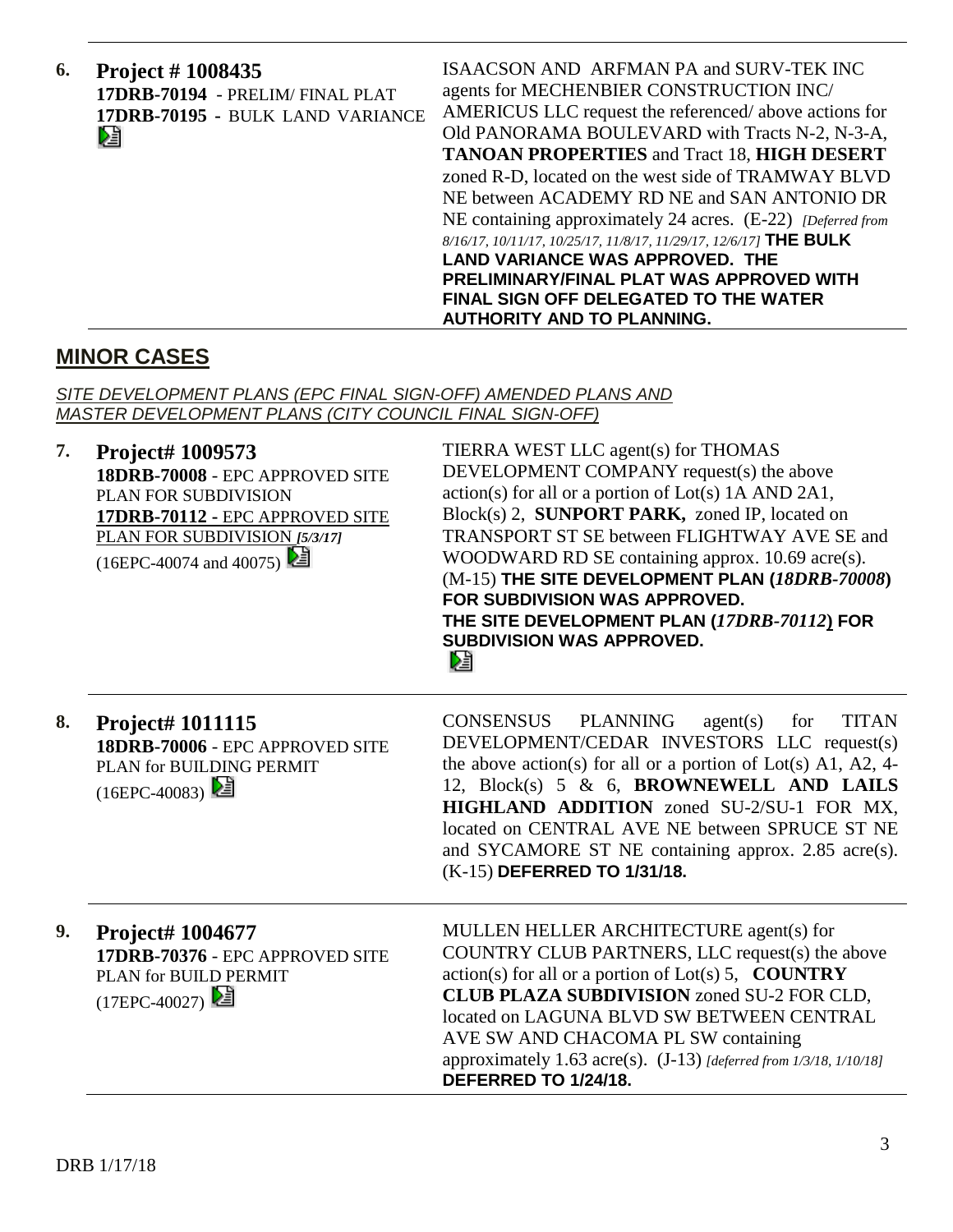- **10. Project# 1003445 17DRB-70368** - SITE PLAN for SUBDIVISION **17DRB-70370** – SITE PLAN for BUILDING PERMIT
- **11. Project# 1004167** 17DRB-70229 EPC APPROVED SDP FOR BUILD PERMIT

SBS CONSTRUCTION, LLC agent(s) for JBC2, LLC request(s) the above action(s) for all or a portion of  $Lot(s)$ A-2, **FOUNTAIN HILLS PLAZA** zoned SU-1 PDA FOR C-1 USES, located on PARADISE BLVD NW BETWEEN DAVENPORT ST NW AND LOMA FUENTE AVE NW containing approximately 7.0005 acre(s). (C-12) *[deferred from 1/10/18]* **DEFERRED TO 1/24/18.**

CONSENSUS PLANNING agent(s) for GUARDIAN STORAGE request(s) the above action(s) for all or a portion of Lot(s) 1, **BOSQUE PLAZA** zoned C-1, located on BOSQUE PLAZA LN NEAR LA ORILLA AND COORS containing approximately 1.72 acre(s). (E-12) *[deferred from 8/30/17]* **DEFERRED TO 1/24/18.**

#### *MINOR PLATS, FINAL (MAJOR) PLATS, AMENDED PLATS AND PLANS*

**12. Project# 1002739 18DRB-70002** - AMENDED SITE PLAN for SUBDIVISION **18DRB-70003** - AMENDMENT TO PRELIMINARY PLAT **18DRB-70004** - TEMPORARY DEFERRAL of SIDEWALK CONST

MARK GOODWIN AND ASSOCIATES, P.A. agent(s) for KB HOME NEW MEXICO, INC request(s) the above  $action(s)$  for all or a portion of  $Lot(s)$  4 AND 6, **HERITAGE TRAILS Unit(s) 4,** zoned R-LT/ R-D, located on COLOBEL AVE SW between IRONSTONE ST SW AND PITOCHE PL SW containing approx. 84.9303 acre(s). (N-8) **DEFERRED TO 1/31/18.**

**13. Project# 1003257 17DRB-70388** - EXT OF SUBDIVISION IMPROVEMENTS AGREEMENT for TEMPORARY DEFERRAL of SIDEWALK CONST.

MARK GOODWIN AND ASSOCIATES, P.A. agent(s) for SAPPHIRE, LLC AND VANTAGE BUILDERS, LLC request(s) the above action(s) for all or a portion of **SALTILLO Unit(s) 2,** zoned R-1, located on MCMAHON BLVD NW between SALTILLO ST NW and DRAINAGE EASEMENT containing approx. 49.59 acre(s). (A-10) **A ONE YEAR EXTENSION TO THE 4-YEAR AGREEMENT FOR THE DEFERRAL OF SIDEWALKS WAS APPROVED.**

**14. Project# 1004428 18DRB-70007** - AMENDMENT TO PRELIMINARY PLAT

MARK GOODWIN AND ASSOCIATES, P.A. agent(s) for CEJA VISTA, LLC request(s) the above action(s) for all or a portion of Tract(s) RR-3-A, RR-3-B, RR-3-C, RR-3-D, AND RR-3-E, **CEJA VISTA** zoned R-2/SU-1 for C-1/R-LT, located on DENNIS CHAVEZ BLVD SW south of 98<sup>th</sup> ST SW and UNINCORPORATED AREAS containing approximately 98.907 acre(s). (P-9) **DEFERRED TO 1/24/18.**